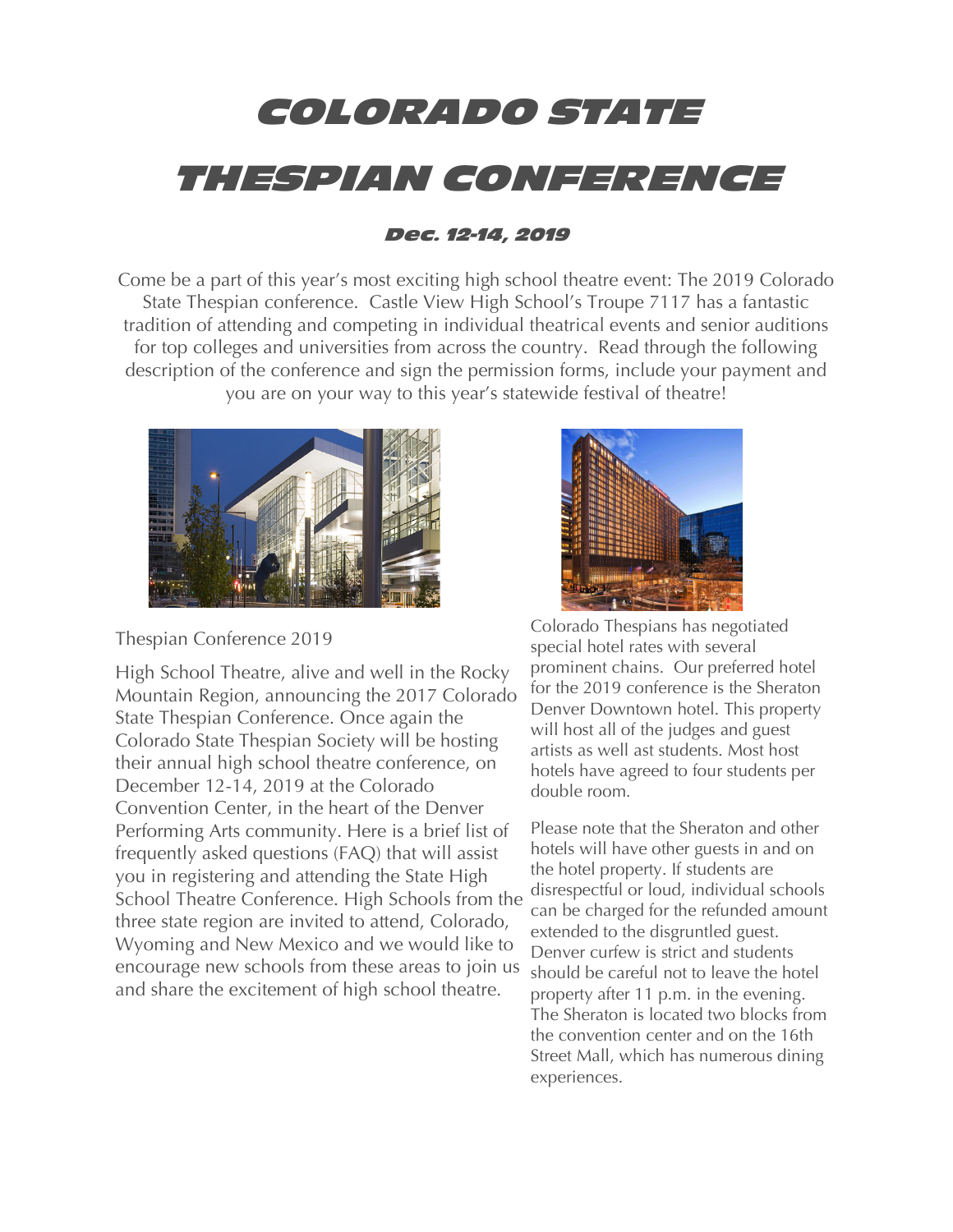## **Frequently Asked Questions about the Colorado State Thespian Conference**

Who attends the Conference? Do you have to be a Thespian to attend the conference? Over 5,600 of Colorado/Wyoming/New Mexico's most dedicated high school theatre students in grades 9 to 12th grade. The conference is open to all theatre students, the only event that is limited to Thespian members is the Senior University Auditions. Castle View thespians have first preference for attendance.

#### *How do we register for the Conference?*

The Colorado State Thespian Conference registration is all on-line, your troupe will receive several postcard reminders for the Conference and registration deadlines. Registering on-line will be done by the troupe director starting September 1.

### *Why should you attend?*

Last year over 70 Colleges, Conservatories and Universities dedicated to the service of the academic theatre community offered over \$1,000,000 worth of scholarships to students in attendance. Besides college auditioning experience, students have the opportunity to train with some of the countries leading professionals in Acting, Directing, Playwriting, and Technical Theatre. The conference also affords students the opportunity to watch professional theatrical productions and main stage presentations produced by area high school and university theatre programs.

#### *How much does the conference cost?*

The conference registration fee is \$120 per student, sponsors and chaperones are \$30. The registration fee covers the cost of admission to the conference and all of the student workshops and performances. The registration fee does not cover the cost of your hotel room or food. There are numerous area restaurants where troupes usually go to partake of their meals. If students sign up for performing a Colorado Individual Event Showcase there is a \$25 fee per student in each CIES, *limit of two performances allowed*. This does not include One Acts or Improv Frenzy.

#### **Total costs for this trip, not including food, IE registration, or senior auditions, will be \$285. .**

#### *What is the conference deadline and how do you make changes to your registration after you have registered on-line?*

The deadline for the conference is November 10th, this is the cut off date for Senior University Auditions and Colorado Individual Events Showcase. You can register after that date but you will be charged a late registration fee of \$150 per student, but you cannot be able to participate in Colorado Individual Events Showcase or Senior University Auditions. If you need to make changes to your on-line registration, you can log back into your account with your email login and your password, there is no charge to drop students, as long as those changes are made prior to November 10, 2019.

#### *Is there supervision at the conference and what is the charge for additional Sponsors or Chaperones?*

Schools attending are required to provide chaperones to supervise their own group and the Colorado State Thespian Society provides security in and around the Colorado Convention Center and the Hyatt Regency. Schools are strongly recommended to bring one sponsor per twelve students attending the conference. Parent volunteers are encouraged to attend along with the troupe director and advisors.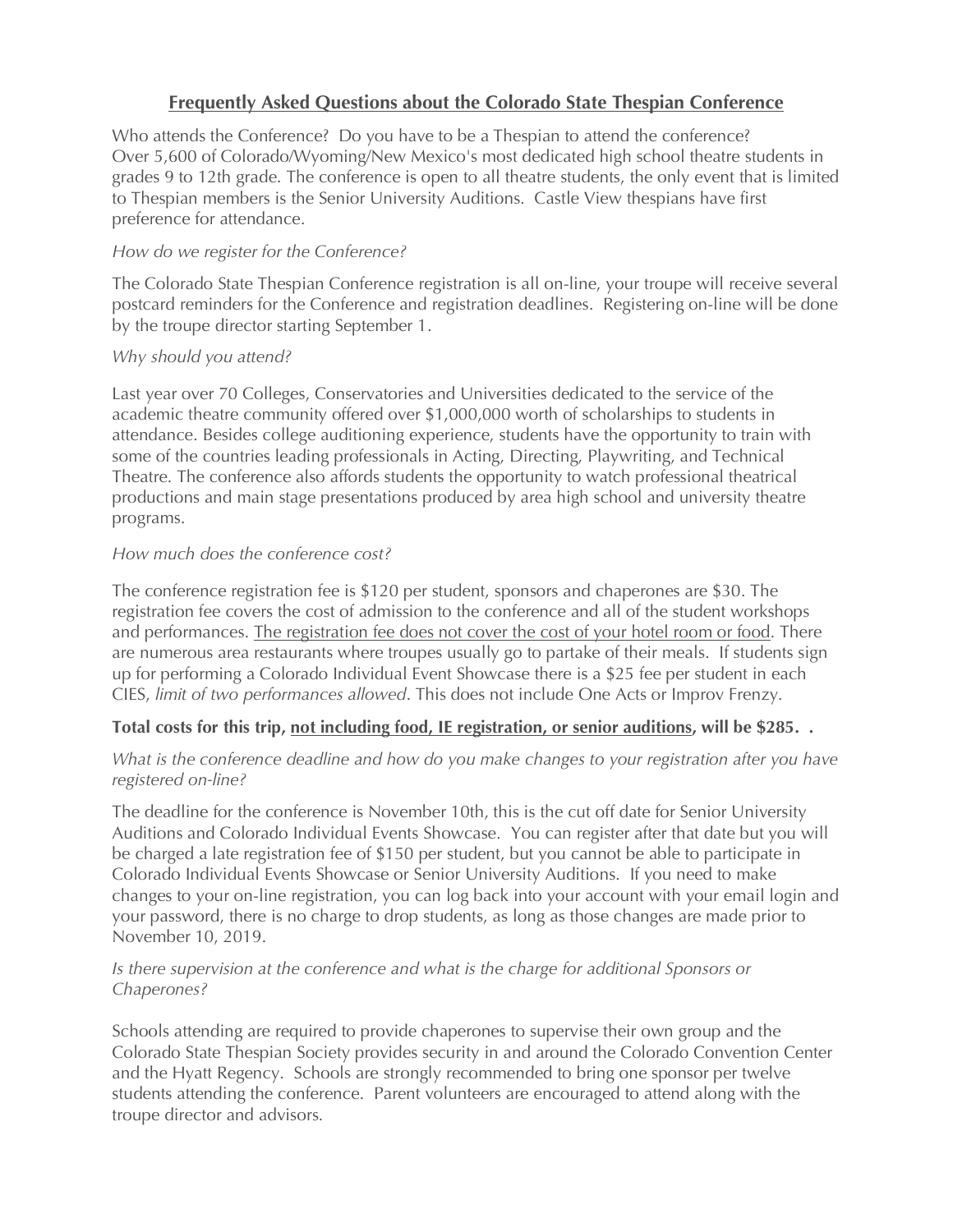#### *What time should our school arrive and depart from the Colorado State Thespian Conference?*

Registration will be open from 9 p.m. to 8 p.m. on Thursday. We will leave Castle View on Thursday morning, Dec. 10 to arrive by 10:30 am. Opening conference workshops will start at 2:30 on Thursday afternoon. Opening ceremonies begin on Thursday evening at 8:00 p.m. and closing ceremonies will conclude at approximately 3:30 p.m. on Saturday.

#### *How many events can a troupe register for: Improv Frenzy, One Acts, Auditions and IE's?*

Students cannot participate in more than two Individual Events, to allow for plenty of opportunities for other students in attendance. We will do everything in our power to avoid conflicts with the Senior University Auditions. Schools are limited to one Improv Frenzy group and/or One Act session (30 minutes), however, they may perform as many One Acts within the 30 minute time block as they desire.

#### *How are schools or individuals selected for the Showcase Presentation on Saturday?*

Participants are adjudicated by the National guest adjudicators, which select the top performances in any given category for presentation to the whole contingency. Students selected must receive three superior ratings from the judges. One Acts will not be included in the showcase due to time constraints.

#### *How can I sign up for Senior University Auditions?*

Eligibility: Colorado State Thespians offers this opportunity for senior thespians to audition for over thirty Universities, Colleges and Conservatories from across the nation. Any senior Thespian with a declared theatre major, with at least a 2.75 G.P.A. may apply to audition by completing the application form and returning it along with the \$40 audition fee paid by November 10th. All students who audition must be registered for the conference and be members of their Thespian troupe.

Students should follow the link on the scholarship audition page and sign up within the Thespian Point Tracker web site. The Colorado Individual Events and University Scholarships are filled on a first-come-first-serve basis, we are limited by space, time restraints, and adjudicators. Sponsors are encouraged to tell their students to register early.

Audition Requirements: All auditions will be a maximum of two minutes including the time to introduce yourself by name only. All auditions are monologue presentations. Choose one audition category listed at the bottom of the application form. If you exceed the two-minute time limit, the timekeeper will call "time." The audition space is approximately 12' by 8' with general white light. The use of one straight back chair will be available. You may not use additional set pieces or hand props. Costumes are not appropriate.

#### **PERMISSION FORMS AND IE SIGN-UPS WILL BE HANDED OUT AT THE NEXT THESPIAN MEETING – PLAN TO SIGN UP EARLY THIS YEAR AS MANY SPOTS (ONE ACTS, IES, SENIOR AUDITIONS, ETC.) FILL UP QUICKLY!!**

For general questions on Conference 2019, please contact Mr. Scott at rascott@dcsdk12.org or via phone at (303) 387-9117. Thanks!